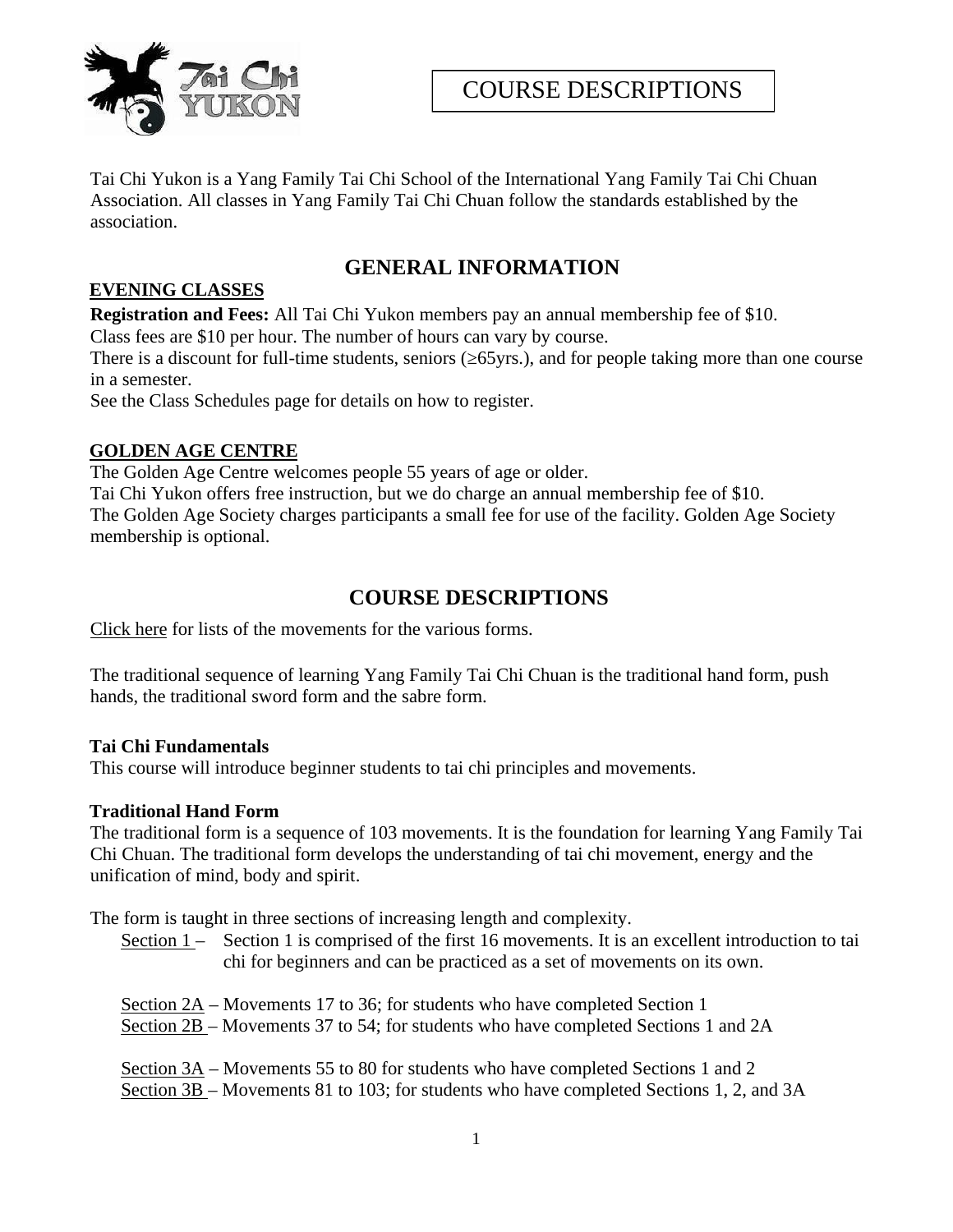

**Tai Chi Kung** – This 10-movement form was developed by Grandmaster Yang Jun as a short form for beginning students. It is skillfully crafted to challenge both the beginning and experienced student.

**13 Movement Hand Form** – This form was developed by Grandmaster Yang Zhenduo for use by beginners and senior citizens.

16 Movement Hand Form - This form was created to meet the need of China's college students for a form they could learn during a two-week inter-session. It is also suitable for beginners.

**49 Movement Demonstration Form** – This is the first short form created for demonstrations and competitions because of the time limitations of these events. Although many of the repeated movements in the traditional form are taken out, the foundation and flavour of the longer hand form are preserved. Pre-requisite: Traditional Hand Form

**Essential Form -** This 22-movement form was created by Master Yang Jun to be used for tournaments and public demonstrations. It has most of the movements of the Traditional Hand Form and captures the essence of Yang Family Tai Chi Chuan. Pre-requisite: Traditional Hand Form

**Senior Form** – This 26-movement hand form was created by Master Yang Jun in 2019 at the request of China's Wushu Sports Association for seniors to use for daily practice and for tournaments. Pre-requisite: A beginner hand form

### **Push Hands**

Push Hands or *Tui Shou* is a two-person training method in tai chi chuan. It teaches the student to experience the martial aspects of tai chi chuan. Push hands allows students to learn how to respond to external stimuli using techniques from their forms practice. Push hands is a contract between partners to train in the defensive and offensive movement principles of their tai chi; learn to generate, coordinate, and deliver power to another; and to effectively neutralize incoming forces in a safe environment.

**Sword Form** – The sword is a double-edged weapon. Sword form is one of the two short weapon forms in the Yang Family Tai Chi Chuan curriculum. It is based on the traditional hand form and involves 67 movements. It combines the characteristics of the hand form with swordplay. The sword is a light weapon thus the movements in the form are light and agile. Sword form is performed with fluidity and grace and done at a moderately fast pace.

**Sabre Form** - The sabre is a single-edged weapon. Sabre form is also based on the traditional hand form. It is performed faster than the sword form and with more energy and vigor. It is composed of 13 movement sequences and combines power and softness with speed and slowness.